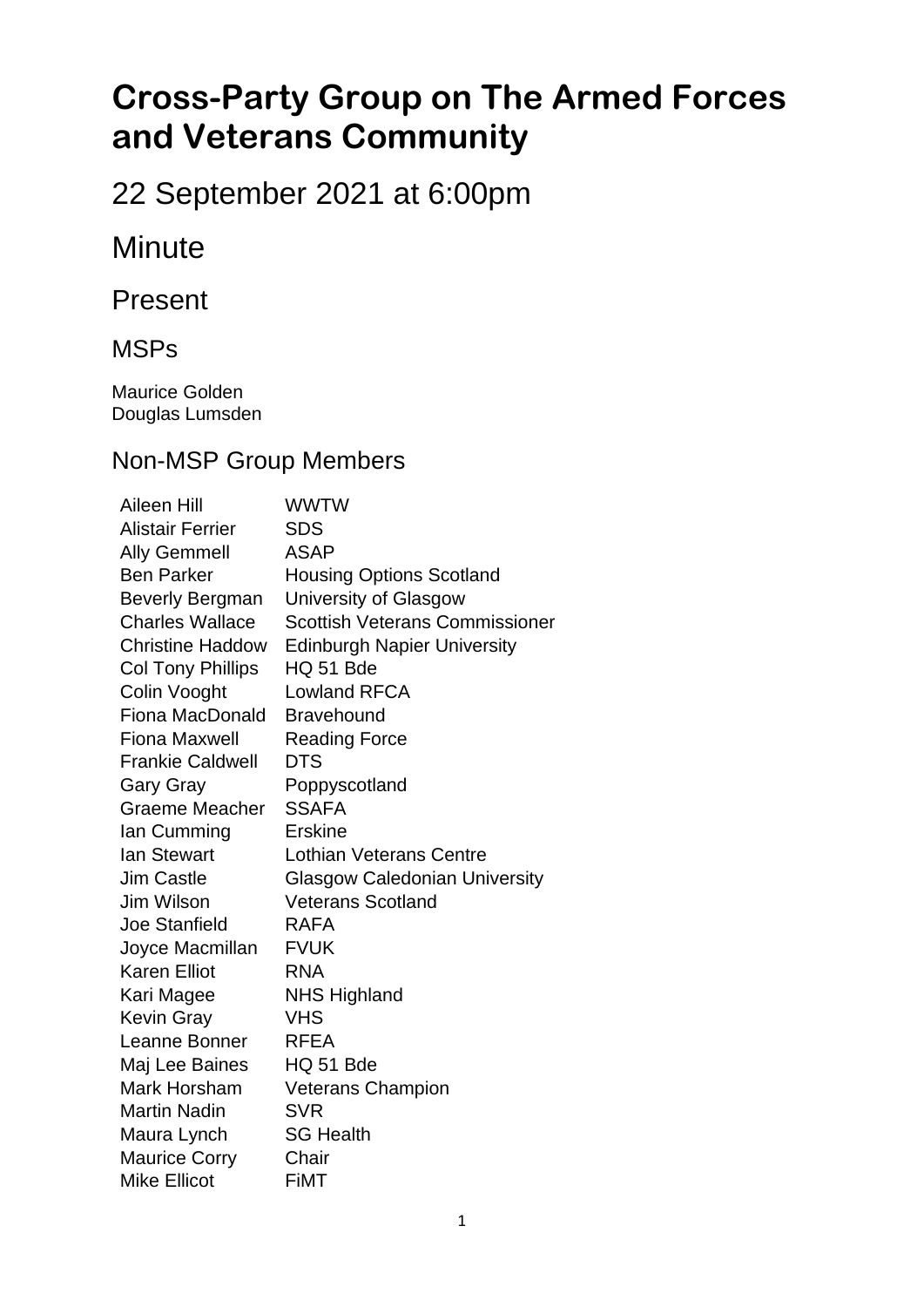| <b>Richard Baker</b>   | <b>Sight Scotland Veterans</b>   |
|------------------------|----------------------------------|
| Ross Thomson           | Poppyscotland                    |
| Sophie Mifsud          | <b>DTS</b>                       |
| <b>Stephen Elliot</b>  | <b>Veterans Housing Scotland</b> |
| <b>Tony Carruthers</b> | <b>Housing Options Scotland</b>  |
| Vanessa Plumley        | <b>RAFFF</b>                     |
| <b>Wendy Quinn</b>     | NFF                              |

### Apologies

Apologies had been intimated by Jackie Baillie, Jackson Carlaw

## Agenda items 1 and 2: Welcome, Introductions and Attendance.

The Chair introduced the meeting by welcoming all attending and reiterating his enthusiasm to continue to support the CPG. He gave all those attending the opportunity to introduce themselves and state which organisation they represented. It was agreed that there should be no change to the purpose of the Group and that membership continues to be open to MSP's and others with an interest in the Armed Forces and Veterans Community in Scotland.

## Agenda item 3: Minutes of the meeting of 30 June 2021:

Two amendments had been included in the draft minutes that had been circulated, reflecting attendance by Martin Nadin and the important part played by veterans' charities in the social care system. Although Ministers had been invited to talk about the Social Care consultation, they were unable to attend this meeting; however an opportunity to provide feedback from veterans charities to that consultation has been scheduled for 19 Oct.

## Agenda item 4: Covid Update:

The Secretary provided a brief update on the impact that the pandemic was having on Service charities. There did not appear to have been any significant change to the updates provided previously with organisations continuing to identify loneliness and social isolation among their clients. This was being managed through 'remote visiting' and maintaining connections with veterans through IT, social media and telephone.

Whilst many charities are reporting loss of income, there is a corresponding reduction in expenditure and claims for Covid grants such as furlough payments. Although this means that most charities expect to remain financially viable, there is an adverse impact on the volume of support that they can provide.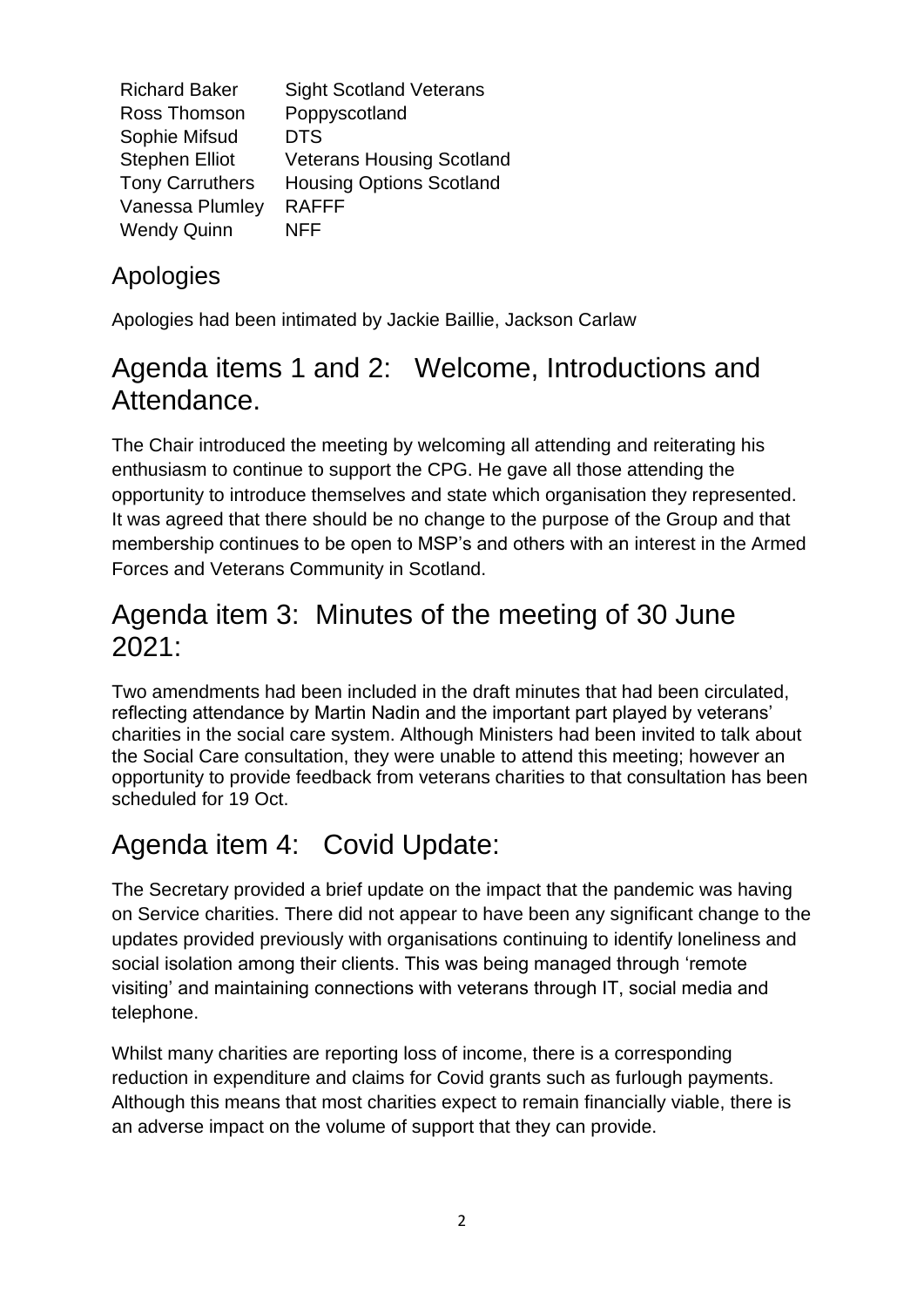The matter of 'Covid passports' was discussed and the potential impact of delays that could come about if members of the armed forces were supporting 'crossborder' roles. This would be followed up by Douglas Lumsden and Maurice Golden.

Subsequent discussion recognised the very valuable part played by the armed forces in supporting other organisations, such as the Scottish Ambulance Service, in the delivery of services during the pandemic.

### Agenda item 5: Afghanistan Situation

The impact of the situation in Afghanistan was discussed. It was agreed that a paper that had been prepared by NHS Highland would be circulated after the meeting; the paper provides a useful synopsis of the background to the situation and affect that it may have on veterans and on family members, as well as some useful further guidance and points of contact for further support. The Convenor was grateful to Kari Magee from NHS Highland for this paper.

During the discussion, the topic of moral injury was identified and a briefing note on this is also attached.

### Agenda item 6: Housing

Charlie Wallace, Scottish Veterans Commissioner, provided an update on his reports. These focus on the period during which personnel leave the Services and transition to civilian life. Preparation for transition is key and securing appropriate housing is an important part of this transition; in this and in other parts of transition he recognised that the UK and Scottish Governments need to work better together. The Commissioner's reports are available on-line, or hard copies may be available from the Commissioners office.

Subsequent discussions recognised the overlap between the Commissioner's reports and the experience of a range of Service charities. It was however recognised that a number of issues can present some time after discharge, in some cases up to 25 years later. Several Service charities confirmed that they have a good working relationship with the serving community but recognised the need for wider society to be better informed about service life and the impact it may have on individuals and families.

There is scope to improve the identification of potentially vulnerable service leavers prior to discharge, thus ensuring that where necessary they receive support to fit back into society.

Kevin Gray from Veterans Housing Scotland reported that they endorse the findings in the Commissioners report on housing. They are working to improve the accessibility to affordable homes through nomination rights, shared equity, and working with RSL's and local authorities. He identified good collaboration across the veterans sector. The Veterans Scotland Homelessness Report is due soon and it is